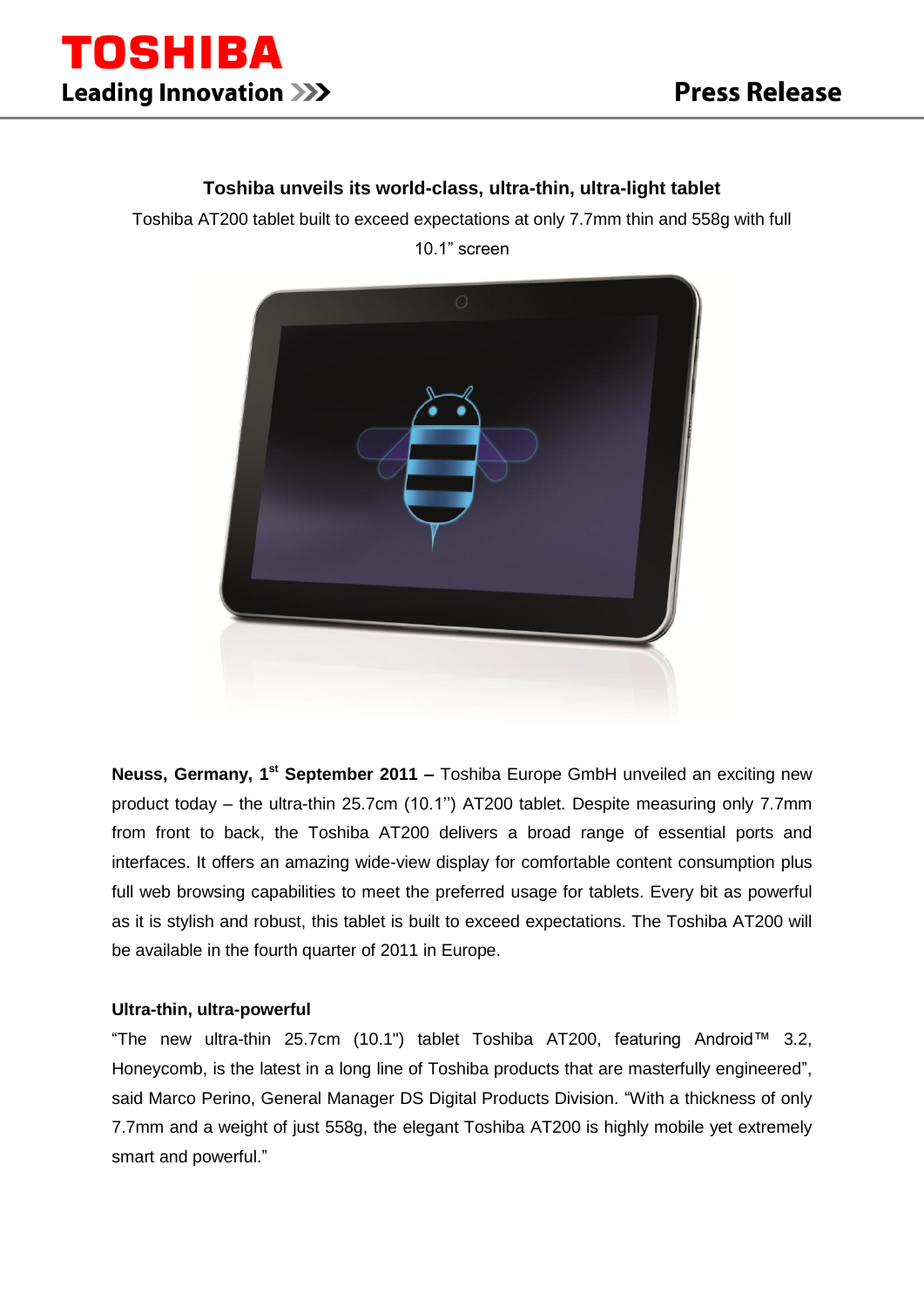# **All essentials on-board**

To connect with other devices the ultra-slim tablet comes with all essential interfaces and ports onboard: amongst them micro-USB, micro-SD, Wi-Fi™ and Bluetooth<sup>®</sup>. The micro-HDMI<sup>®</sup>-port allows streaming HD content to the large screen of a TV. Front and back HD cameras are ideal for video conferencing and augmented reality applications.

#### **High-quality media consumption - no matter where you are**

The Toshiba AT200 allows users to enjoy videos at home and while out and about. It features a brilliant 25.7cm (10.1") high-definition screen that displays pictures with crisp colours and in full detail. Despite being ultra-thin, it allows up to eight hours of video consumption<sup>1</sup>.

#### **Sound quality at its best**

To complement the first-class video capabilities the new Toshiba tablet with stereo speakers allows for a high quality sound playback. The Adaptive Sound Device Enhancer's sophisticated algorithm maximises sound quality to achieve a quality that normally only can be found with large speakers. Plus, a technology called Sound Masking Equalizer identifies and enhances sound that is being masked or distorted by surrounding noise. The result is a well-balanced, powerful playback of music and video sounds even under high ambient noise levels.

# **Endless usage possibilities**

Toshiba's new tablet also offers a rich web browsing experience including support of Adobe® Flash® Player, access to more than 250,000 apps on Android Market™ and Toshiba Places for endless possibilities.

#### **Facts & Figures**

- Android™ 3.2, Honeycomb
- High resolution 25.7cm (10.1'') capacitive LCD panel with LED backlight, 1,280 x 800 pixels (16:10) and multi-touch support
- CPU: TI OMAP 4430, 1.2GHz
- RAM 1GB DDR2

1

- Internal memory with up to 64 GB
- Micro-USB, micro-SD, micro-HDMI<sup>®</sup>, Bluetooth<sup>®</sup>, Wi-Fi<sup>™</sup> (802.11b/g/n), docking port

<sup>&</sup>lt;sup>1</sup> Settings: 100% video playback with backlight: 60nits